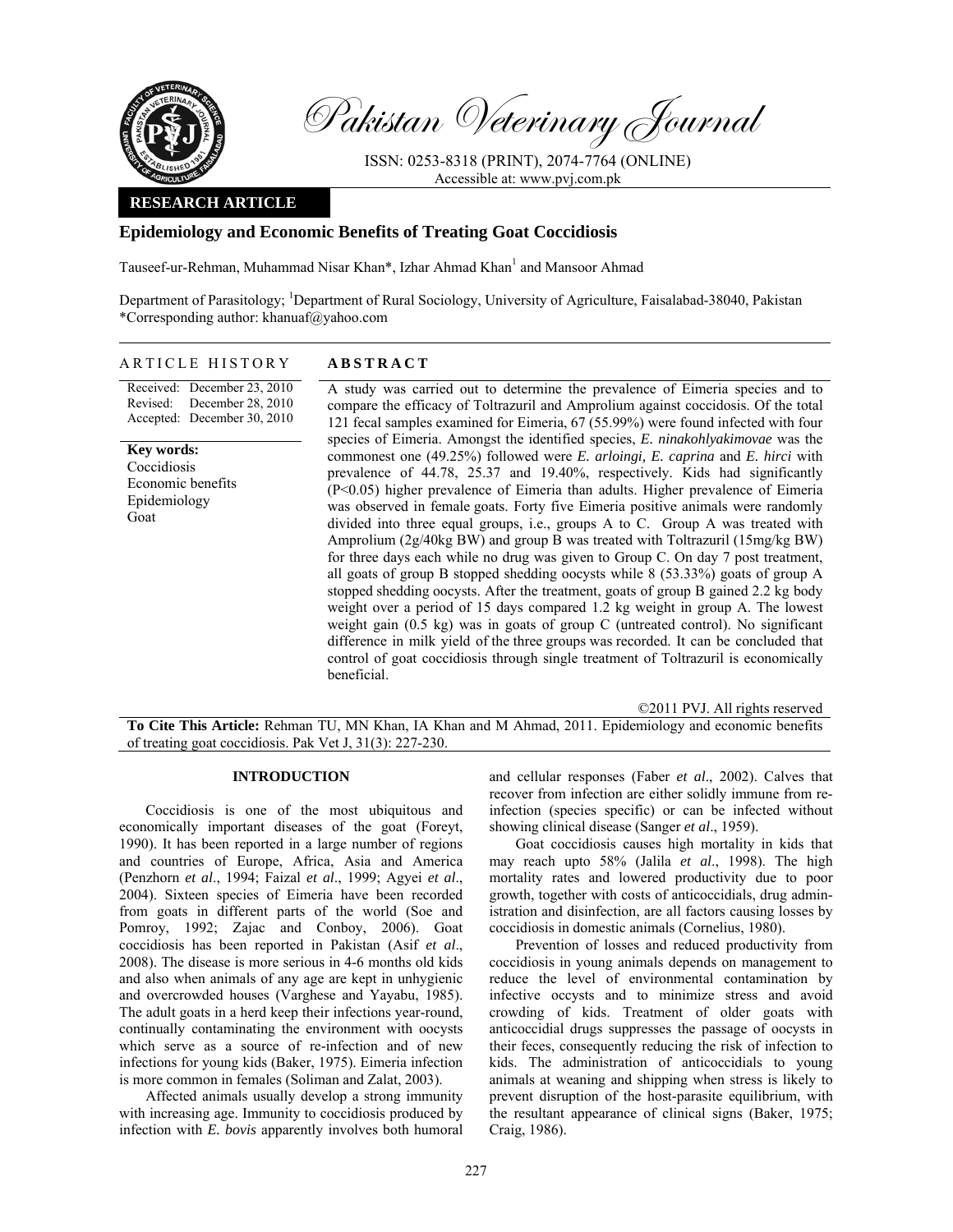To control and treat coccidiosis in goats, several drugs are found to be effective. These drugs include Amprolium (Kimbita *et al*., 2009), Toltrazuril (Ghanem *et al*., 2008) and Decoquinate (Morand–Fehr *et al*., 2002). Amprolium also found to be effective in controlling coccidiosis in cattle (Sanger *et al*., 1959) and buffaloes (Sanyal *et al*., 1985). But comparison of these in goat coccidiosis has not been studied.

In case of poultry, efficacy of various anticoccidants has been evaluated by many researchers in Pakistan (Ashraf *et al*., 2002; Abbas *et al*., 2009). But no literature is available on the effects of anticoccidants regarding control of ruminant coccidiosis and body weight and milk production gain. In preview of scarcity of information and significance of the parasite, present study has been conducted.

## **MATERIALS AND METHODS**

One hundred and twenty one fecal samples were collected. A questionnaire was designed using closeended questions for the purpose of collection of necessary information. The inclusions of the questionnaire were a) farm and owner details, b) details of animals including age and sex and c) history of treatment with anthelmintics/ anticoccidants. Animals having no history of treatment with with anthelmintics/ anticoccidants were included in the study. Five grams of fecal samples were collected directly from rectum or immediately after defecation in a wide mouth plastic bottle and preserved in 10% formalin (Zajac and Conboy, 2006). Collecting bottles were labeled properly. Various Eimeria species were identified (Zajac and Conboy, 2006).

Forty five Eimeria positive animals were randomly divided into three equal groups, i.e., groups A to C. Quantitative fecal examination was performed twice a week by McMaster technique to determine the number of oocysts per gram of feces (OPG) as per standard procedure (MAFF, 1986). Group A was treated with Amprolium (2g/40kg BW) and group B was treated with Toltrazuril (15mg/kg) for three days each while no drug was given to group C. Milk yield and body weight of each animals was recorded at the start and end of experiment, i.e., 15 days. Logistic analysis was carried out by using logit model including all variables in the model with backward elimination procedure. Factors with paired characteristics were analyzed using Odd's Ratio (OR) and Mantel-Haenszel Chi-square. All the analyses were carried out using SAS software package (1998) at 95% confidence level.

## **RESULTS**

#### **Surveillance**

Four species of Eimeria identified were *E. ninacohylakimovae, E. arloingi, E. caprina* and *E. hirci.*  Sixty seven goats out of 121 (55.99%) were found shedding Eimeria oocyst. *E. ninakohlyakimovae* was the highest of the identified species (49.25%), followed in order by *E. arloingi*, *E. caprina* and *E. hirci* with prevalence of 44.78, 25.37 and 19.40%, respectively (Table 1). Eimeria was observed in all age groups. Kids had significantly higher prevalence (68.0%; 34/50;

 $\chi^2$ =16.715) than adults (46.47%; 33/71; OR=0.462) (Fig. 1). Eimeria infection was found to be more prevalent in females (60.46%; 52/86;  $\chi^2$ =10.476) as compared to males (42.85%; 15/35; OR=0.566) (Fig. 1).

| Table 1: Percentage prevalence of identified species of Eimeria |  |  |
|-----------------------------------------------------------------|--|--|
|-----------------------------------------------------------------|--|--|

| <b>Species</b>            | No. of animals<br>infected (out of 67) | Percentage |  |
|---------------------------|----------------------------------------|------------|--|
| Eimeria ninacohylakimovae | 33                                     | 49.25      |  |
| Eimeria arloingi          | 30                                     | 44.78      |  |
| Eimeria caprina           | 17                                     | 25.37      |  |
| Eimeria hirci             | 13                                     | 19.40      |  |

#### **Oocyst count**

Intensity of infection was higher in kids (average  $OPG = 5740$  compared to adults (average  $OPG = 946$ ). Determination of post treatment reduction in oocyst count on day 7 revealed that all the goats of group B (Toltrazuril treated) stopped shedding oocysts while eight (53.33%) goats of group A (Amprolium treated) stopped shedding oocysts. All the animals of group C still continued shedding oocysts.



**Fig 1:** Association of sex and age with Eimeria

**Effects of anticoccidants on weight gain and milk yield** 

Goats of group B gained 2.2kg body weight over a period of 15 days while gain in body weight of goats of group A was recorded as 1.2kg. The lowest weight gain of 0.5kg was in goats of group C. There was a statistically significant (P<0.05) difference between weight gains in treated (group A and B) and non-treated goats (group C). Non significant difference in milk yields before and after treatment of the three groups has been recorded (Table 2).

### **DISCUSSION**

Coccidiosis caused by Eimeria species in goats is one of the most economically important diseases (Foreyt, 1990) which has been reported from Europe, Africa, Asia and America (Faizal *et al*., 1999; Agyei *et al*., 2004). Sixteen species of Eimeria have been recorded from goats in different parts of the world (Zajac and Conboy, 2006). Eimeria species identified in present study have been reported earlier by Faizal *et al*. (1999) and Ruiz *et al*. (2006). *E. ninakohlyakimovae* has been reported as the most prevalent specie by many researchers from various countries (Faizal *et al*., 1999; Ruiz *et al*., 2006). Higher prevalence of Eimeria in kids as compared to adults has been reported by Abo-Shehada and Abo-Farieha (2003). The observation that kids shed higher number of oocysts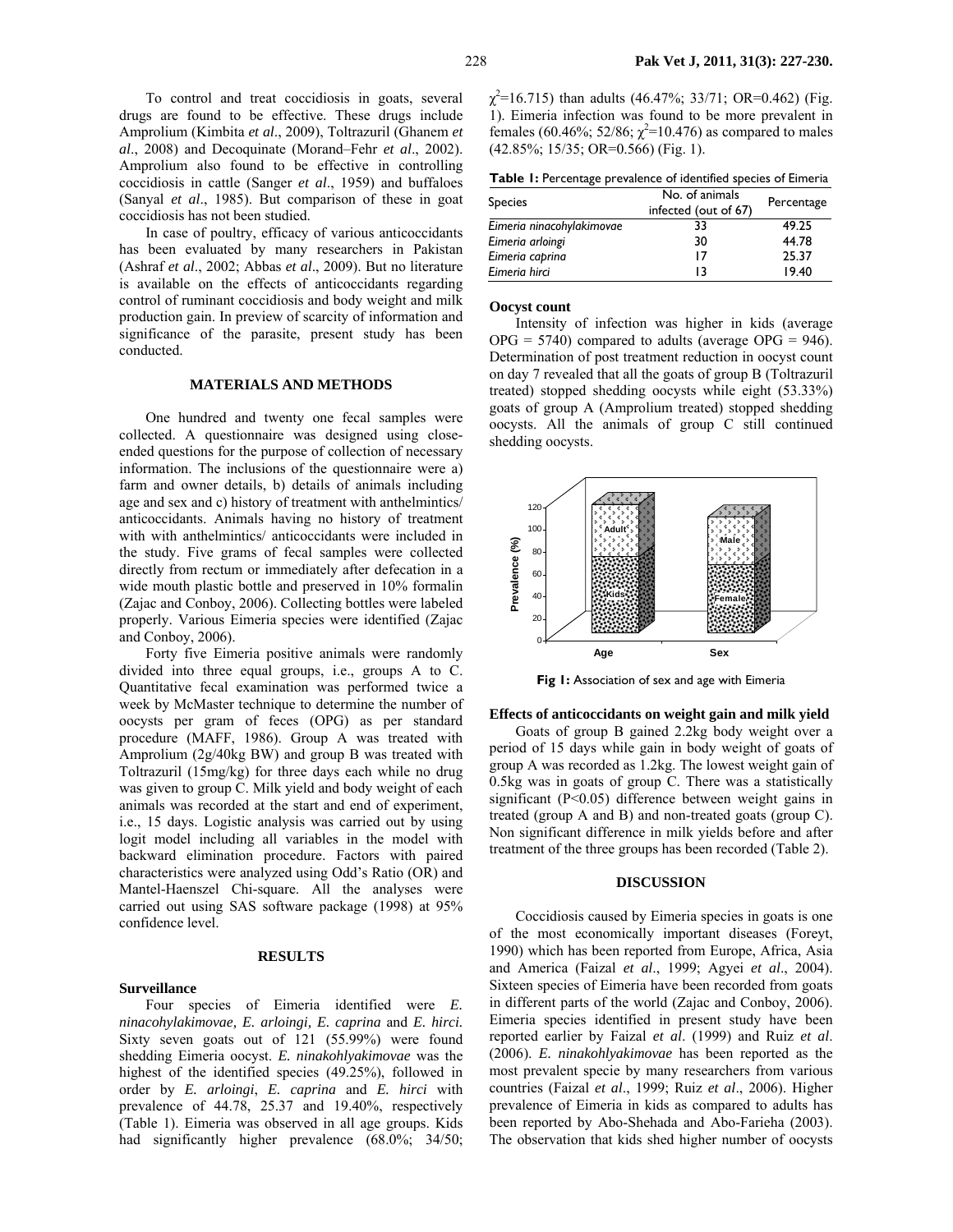compared to adults has also been reported elsewhere (Ruiz *et al*., 2006). Adults acquire immunity with the passage of time and may, therefore, suppress coccidian prevalence. Results of higher prevalence of Eimeria in females are consistent with the findings of Sharma *et al.* (2009).

**Table 2:** Mean milk yields of goats of treated (A & B) and nontreated (C) groups

| Groups | Mean Milk Yield (L) |        | <b>Difference</b> | Mantel-Haenszel Chi- |
|--------|---------------------|--------|-------------------|----------------------|
|        | Day 0               | Day 15 |                   | square (P-value)     |
|        | 1.75                | 2.00   | 0.25              | 1.18(0.278)          |
| в      | 2.00                | 2.20   | 0.20              | 1.20(0.305)          |
|        | I.90                | 2.10   | 0.20              | 1.09(0.415)          |

Gjerde and Helle (1986) and Taylor and Kenny (1988) reported significant reduction in daily mean oocyst count in case of lambs when treated with single dose of Toltrazuril at 20 mg/kg BW. Results of Frandsen *et al*. (1992) revealed that Toltrazuril was highly effective in suppressing goat coccidiosis when administered in drinking water at 30 p.p.m. Effectiveness of Toltrazuril may be due to that it is effect against all developmental stages of cocidia within the cells of an infected animal as compared to Amprolium which is effective against early developmental stages (Balicka-Ramisz, 1999). Toltrazuril was also found to reduce oocyst counts better than Amprolium in case of experimentally infection given to buffalo calves with *E. bovis* and *E. zuernii* (Ghanem *et al*., 2008). Ghanem *et al*. (2008) suggested that treatment with Toltrazuril from first day of treatment is the most effective way to overcome eimeriosis in buffalo calves as demonstrated by reduction of the OPG. Mundt *et al*. (2003) reported that treatment of coccidiosis in calves by Toltrazuril during the prepatent period (metaphylactic treatment) produces high anticoccidial effect.

In the present study, differences in weight gain of treated and un-treated goats showed the potential economic losses inferred by coccidiosis. High gains in weight of treated animals may be attributed to high feed intake and accelerated feed conversion ratio (Morand-Fehr *et al*., 2002). Significant improvement in the growth rate has been reported when goats were treated with decoquinate for 75 days (Morand-Fehr *et al*., 2002). No significant difference in milk yield was observed. This may be due to short duration (15 days) of experiment. Morand-Fehr *et al*. (2002) also found no apparent impact on milk yield while treating goats for shorter time with decoquinate in comparison to improved milk performance in case of longer treatment.

From the results of the present study, it can be concluded that control of goat coccidiosis caused by Eimeria species through the treatment of Toltrazuril is economically beneficial in terms of weight gain and reduction in oocyst counts.

# **REFERENCES**

Abbas RZ, Z Iqbal, MN Khan, N Hashmi and A Hussain, 2009. Prophylactic efficacy of diclazuril in broilers experimentally infected with three field isolates of *Eimeria tenella.* Int J Agric Biol, 11: 606-610.

- Abo-Shehada MN and HA Abo-Farieha, 2003. Prevalence of Eimeria species among goats in northern Jordan. Small Rumin Res, 49: 109-113.
- Agyei AD, M Odonkor and A Osei-Somuah, 2004. Concurrence of Eimeria and helminth parasitic infections in West African dwarf kids in Ghana. Small Rumin Res, 51: 29-35.
- Asif M, S Azeem, S Asif and S Nazir, 2008. Prevalence of gastrointestinal parasites of sheep and goats in and around Rawalpindi and Islamabad, Pakistan. J Vet Anim Sci, 1: 14-17.
- Ashraf MA, TN Pasha, NA Mian, A Hashmi and Z Ali, 2002. Comparative efficacy of different feed additive anticoccidials in broilers. Int J Poult Sci, 1: 185-187.
- Baker NF, 1975. Control of parasitic gastroenteritis in goats. J Am Vet Med Assoc, 167: 1069-1075.
- Balicka-Ramisz A, 1999. The usefulness of Baycox (Bayer) for coccidiosis control of lambs. Wiad Parazytol. 45: 187-191.
- Cornelius CE, 1980. The economic impact of coccidiosis in domestic animals. In: Fitzgerald P R, and CA Brandly (eds.), Advances in Veterinary Science and Comparative Medicine, Academic Press, New York, USA, pp: 121-143.
- Craig TM, 1986. Epidemiology and control of coccidia in goats. Vet Clin North Am, 2: 389-395.
- Faber J, D Kollmann, A Heise, C Bauer, K Failing, HJ Burger and H Zahner, 2002. Eimeria infections in cows in the periparturient phase and their calves. Oocyst excretion and level of specific serum and colostrum antibodies. Vet Parasitol, 104: 1-17.
- Faizal ACM, RPVJ Rajapakse, SR Jayasinghea and V Rupasinghe, 1999. Prevalence of Eimeria Spp. and gastrointestinal nematodes versus weight gains in treated goats raised in the dry areas of Sri Lanka. Small Rumin Res, 34: 21-25.
- Foreyt WJ, 1990. Coccidiosis and cryptosporidiosis in sheep and goats. Vet Clinics North Am: Food Anim Pract, 6: 655-669.
- Frandsen JC, BL Blagburn and RG Arther, 1992. Toltrazuril (Bay Vi 9142) as an anticoccidial in naturally infected goats, Prev Vet Med. 12: 101-110.
- Ghanem MM, ME Radwaan, AMM Moustafa and MH Ebeid, 2008. Comparative therapeutic effect of Toltrazuril, Sulphadimidine and Amprolium on *Eimeria bovis* and *Eimeria zuernii* given at different times following infection in buffalo calves (*Bubalus bubalis*). Prev Vet Med, 84: 161-170.
- Gjerde B and O Helle, 1986. Efficacy of toltrazuril in the prevention of coccidiosis in naturally infected lambs on pasture. Acta Vet Scand, 27: 124-137.
- Jalila A, P Dorny, R Sani, NB Salim and J Vercruysse, 1998. Coccidiosis infections of goats in Selangor, peninsular Malaysia. Vet Parasitol, 74: 165-172.
- Kimbita EN, RS Silayo, ED Mwega, AT Mtau and JB Mroso, 2009. Studies on the Eimeria of goats at Magadu dairy farm SUA, Morogoro, Tanzania. Trop Anim Health Prod, 41: 1263-1265.
- MAFF, 1986. Manual of Veterinary Parasitological Laboratory Techniques. ADAS, HMSO, UK.
- Morand-Fehr P, A Richard, J Tessier and J Hervieu, 2002. Effects of decoquinate on the growth and milk